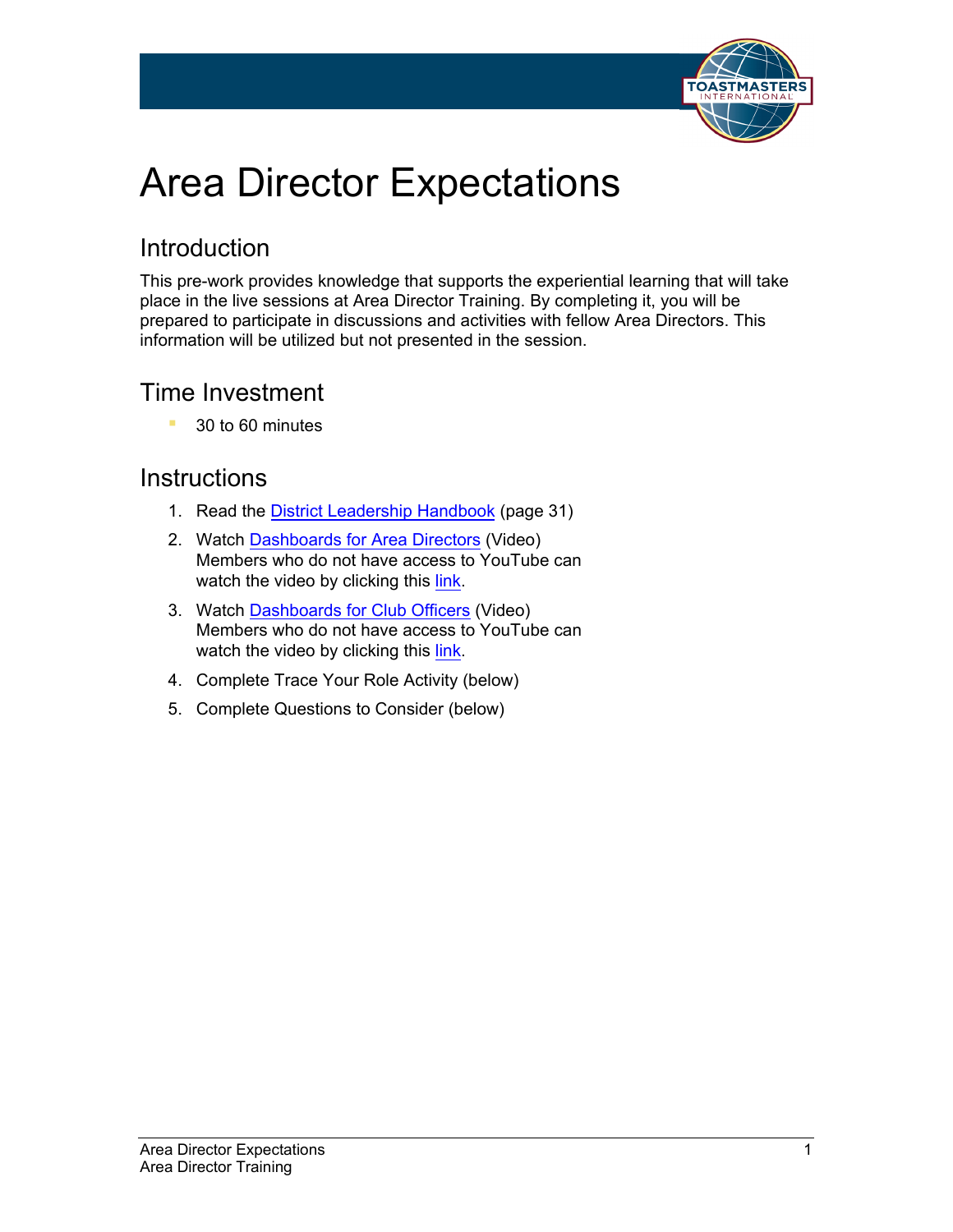# Trace Your Role

How would you explain your role to a member?

Why did you decide to be an Area Director?

Fill in the table below with what you need to deliver over the course of your term and when they are due:

| Deliverable | When is it due? |
|-------------|-----------------|
|             |                 |
|             |                 |
|             |                 |
|             |                 |
|             |                 |
|             |                 |
|             |                 |
|             |                 |
|             |                 |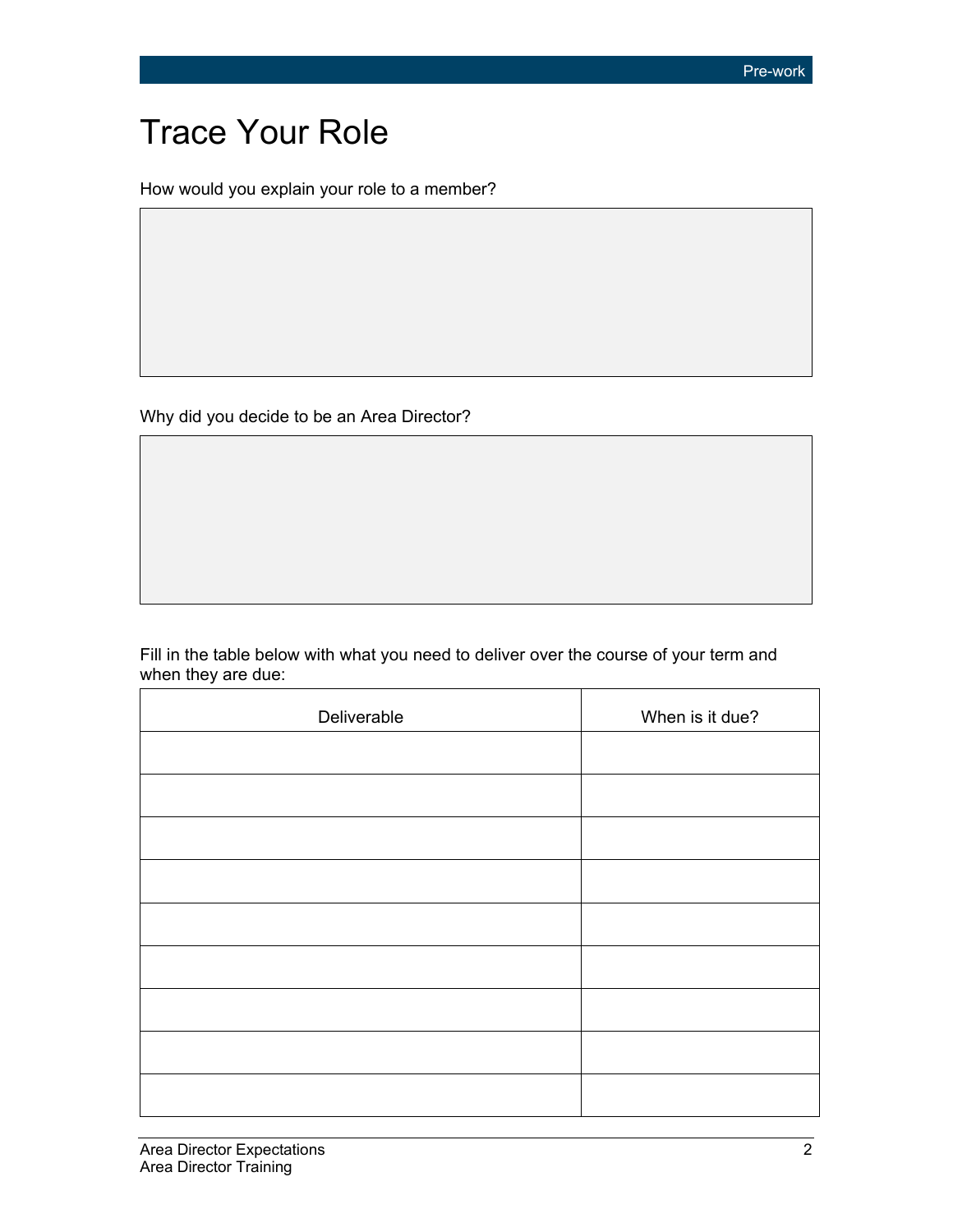## Questions to Consider

Answer the following questions:

1. What is the purpose of the Area Director position?

2. What skills or abilities will best serve you in succeeding in this position?

3. When you complete your term in this role, at what would you expect to be better?

4. Who benefits if you succeed as Area Director?